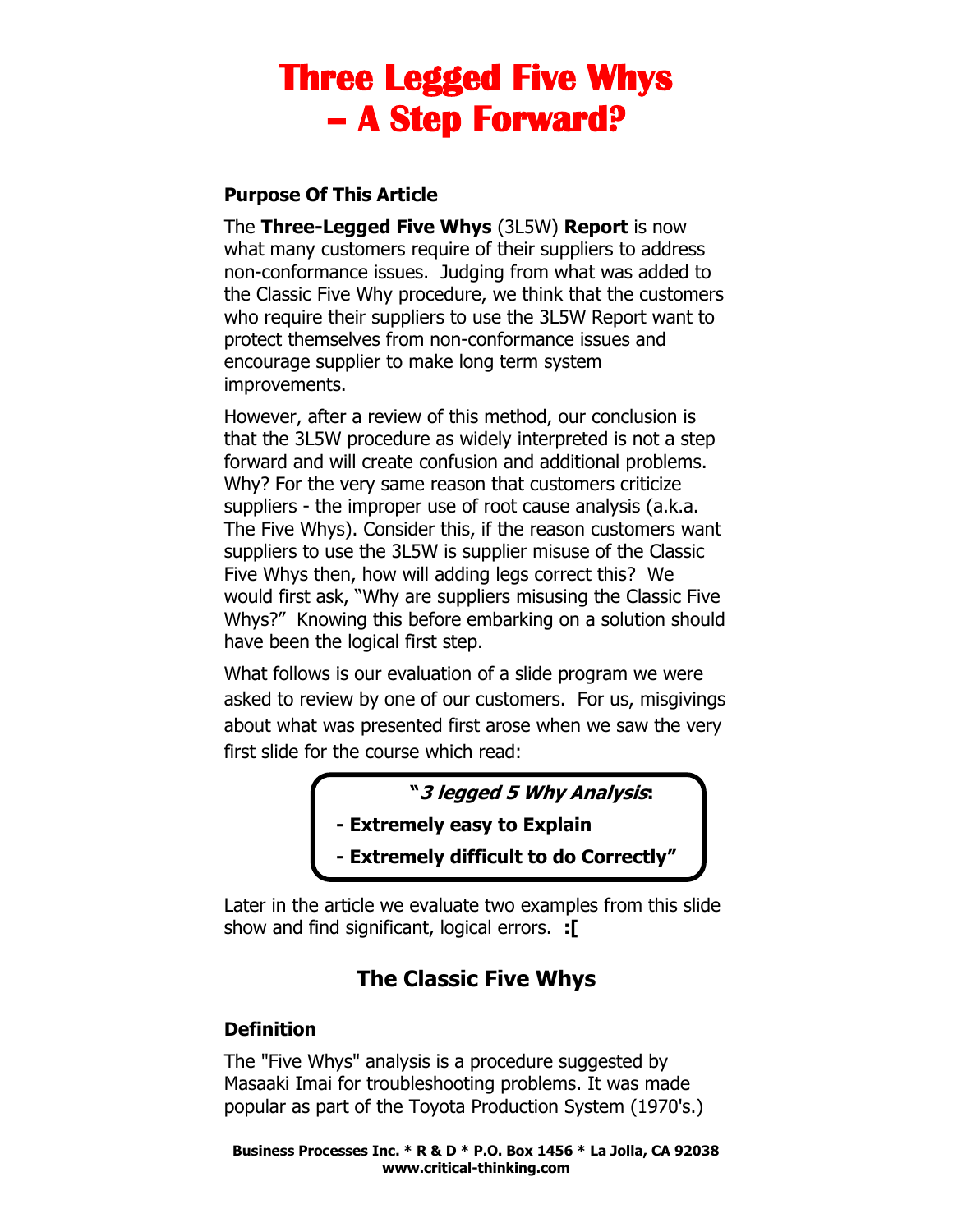Application of the procedure involves taking any problem and asking "Why - what caused this problem?" Then, when the cause is identified, asking "Why?" again (i.e. "what caused the cause?") The strategy, as commonly understood, is to ask "Why" about five times uncovering links in a causal chain going back in time.

## **Purpose of the Five Whys?**

The purpose and the power of asking "Why" successively is that, when done correctly, it leads away from lower level symptoms (e.g. defective parts, errors of workers, procedural errors) up into higher level causes (e.g. policies, mandated procedures, or management decisions.) Resolving these higher-level sources of problems allows an organization to evolve its technical and human systems. System evolution is a big strategic advantage and the key to reducing process variation.

# **Source of our information**

One of our sources was a former Toyota employee who was promoting 3L5W's use in business and industry beyond the Toyota supplier network. It was his slide show we reviewed. (Note, another source of ours reported that when she called a few current Toyota employees they did not recognize the modified procedure as something used within Toyota itself.) All information about 3L5W in this article is from the slide presentation we were sent, including the definitions and phrasing of the three leg questions. The slides we reviewed seem to concern supplier issues which may explain why the Toyota employee had not heard of it. It may be something **taught only to suppliers**? We don't know.

## **Description of the three legs**

The new procedure creates three lines of inquiry. The "Why, Why, Why ... " process is applied independently to each of the following lines (legs):

## **I. Specific Leg**

Why did this specific situation happen? (This is the normal non-conformance which is typically "analyzed" using the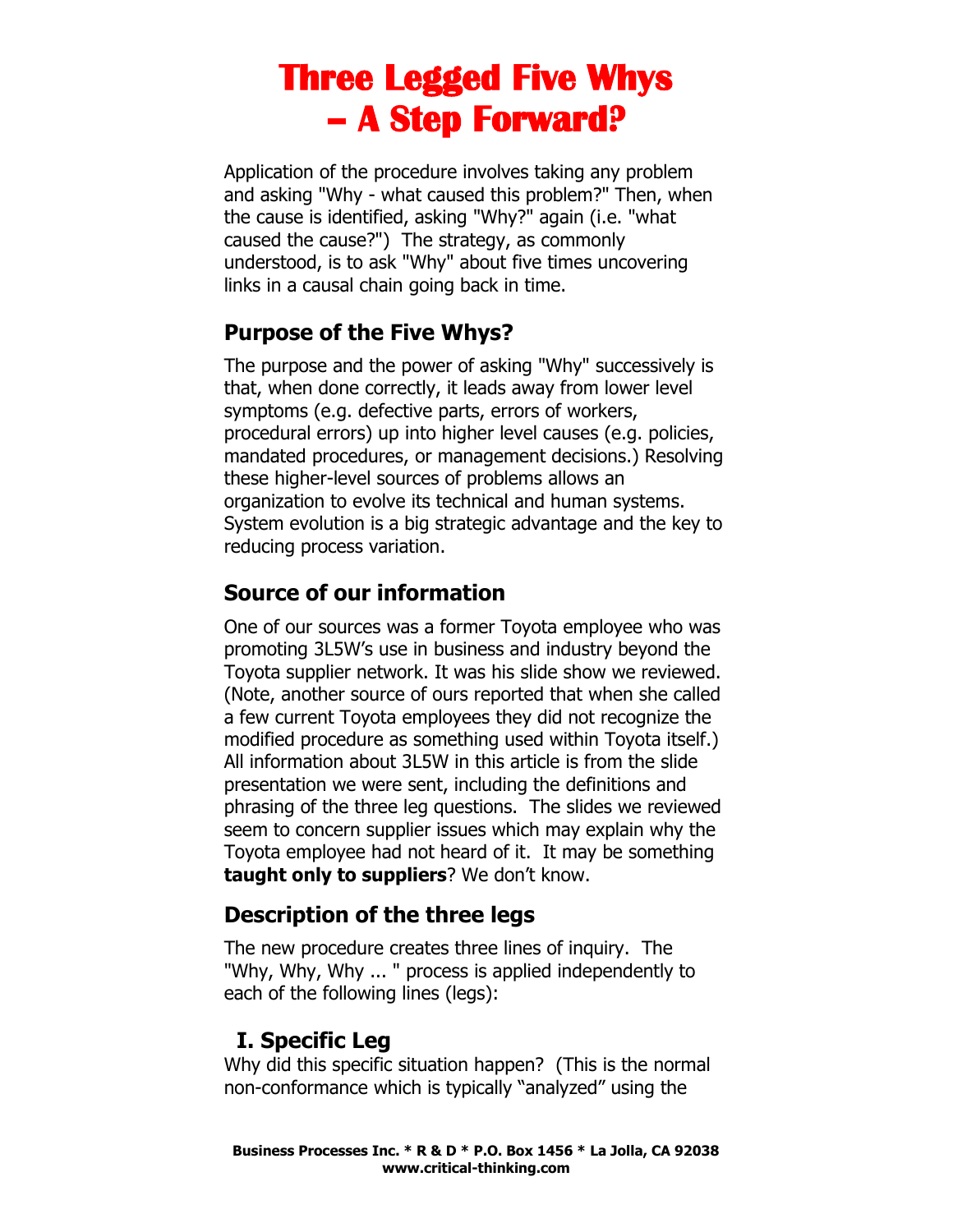Classic Five Whys Procedure.)

## **II. Detection Leg**

Why was this situation overlooked? (This asks why didn't our in-place detection procedures catch this. This second leg is "analyzed" using a new series of Whys.)

### **III. Systemic Leg**

Why did the possibility exist for this situation to occur? This asks you to look at what about the larger organization, systems, or procedures creates an environment in which this non-conformance occurred? More Whys.

## **BPI's Opinion and Recommendations**

As a supplier you naturally want to do whatever your customer requires. So, if the customer demands that you fill-out their 3L5W report, then that is what you do. We understand! But we also think you can do this without making logical errors on the one hand and possibly adding needless complexity to your processes on the other. We recommend the following:

1] Use the standard Five Why process BUT USE IT CORRECTLY. It is completely capable of revealing the causal path from any higher-level causes down to the specific non-conformance you are concerned about. You will need a cause analysis method to do this, one that is better than the grab bag of standard quality circle tools. (They ALL have missing critical thinking elements.) The **BPI Problem Solving** analysis is a very practical (quick) and powerful option for doing this.

2] Armed with the **I) Specific Non-conformance** and the **III) Systemic** information (above #1), you can fill out those two parts of any 3L5W report.

3] For leg **II. Detection**, do not perform another Five Whys analysis unless an existing detection method has failed. A mandated Detection Leg implies that a detection method should always be in place to catch non-conformance problems. This we agree with but **only when the standard is stipulated by the customer.** Long term the goal should be to bring your manufacturing process under control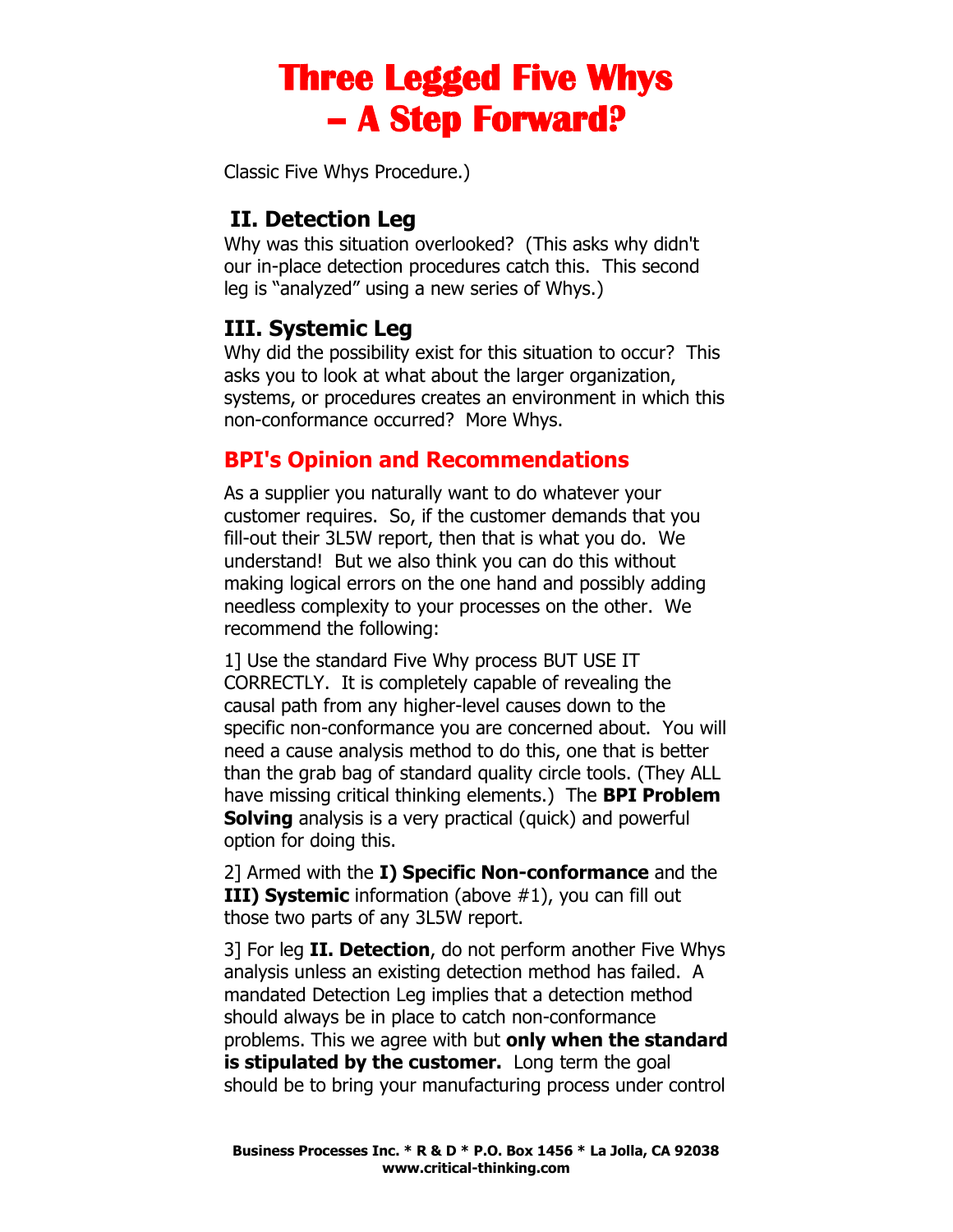so the process predictably performs within acceptable limits. Non-conformance has been all but eliminated except for **Special Cause variation**. The **BPI Problem Solving** analysis is the process to use to determine the cause of Special Cause variation.

4] Once you understand how the non-conformance is being created, use the **BPI Decision Making** analysis to decide how best to protect your customer from future nonconformances.

5] Share your protection plan with your customer in the Detection Leg part of your report. Perhaps the best option will be to install a detection procedure for the short-term to immediately please your customer while working to reduce process variation significantly in the long term to secure your long-term viability as a supplier.

6] We recommend that your people **master proper use of the Five Why process** (review our critique of the two examples below plus read our article "Five Whys - How To Do It Better"). We further recommend that your teams learn our **Systematic Problem Solving** process for identifying problems, finding true causes, and tracking root cause in order to make your Five Why analyses bullet proof. Your organization can sponsor a workshop in-house or individuals can complete the training online. We offer coaching with a **BPI** consultant to build in-house skills.

### **Critique of Two 3L5W Examples**

What follows are examples from the Three-Legged Five Why slide presentation we reviewed. We were told that these slides are used to teach others about this more "advanced" technique. Example A, is a non-conformance leg of a problem and example B is a detection leg for another problem. Both examples state the triggering link (i.e. oldest link) in the causal chain is a failure to implement a preferred solution. In other words, decision making and cause analysis are confounded in these examples. This is a creativity killer.

### **Critique of examples: Confusing decision making with cause analysis**

**Example on slide A - Non-Conformance Leg:**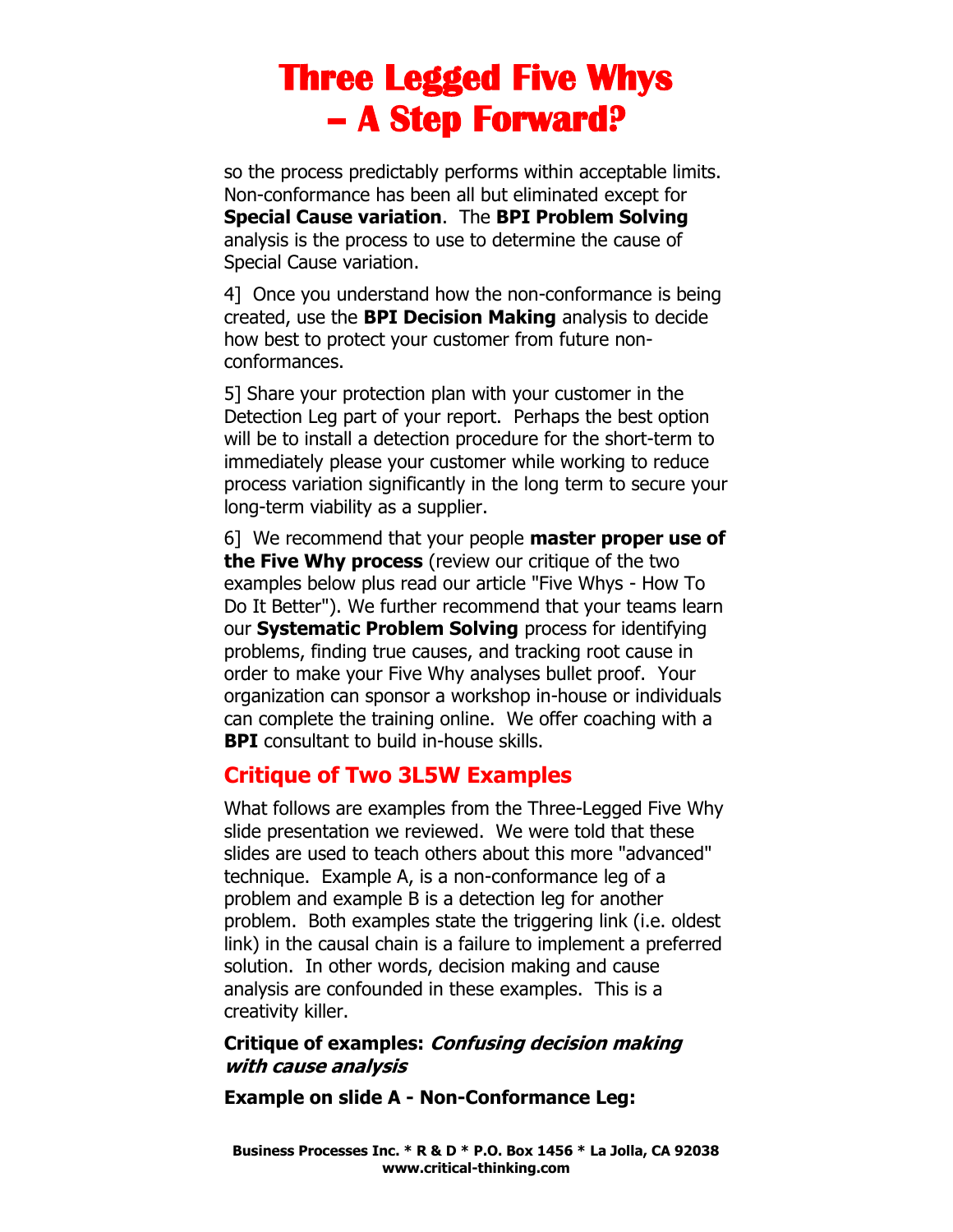- 1. PROBLEM: Missing O-ring on parts numbered XXXX. Why?
- 2. Parts missed the O-ring installation process. Why?
- 3. Parts had to be reworked. Why?
- 4. Operator did not return parts ... after rework. Why?
- 5. No standard rework procedures exist. Why?

Comments: It is not clear to us what teaching point this example was meant to make. But we will use it to make several points of our own.

First, we disagree that  $#2$  was caused by  $#3$ . We prefer to state  $#2$  was caused by  $#4$ . Note that  $#3$  "parts had to be reworked" would happen first and then #4 "operator not returning the parts to the process ... after rework" would follow (i.e.  $#4$  cannot cause  $#3$ ). The causal chain has a flawed chronological sequence, a logical error (a broken leg?) The application of the "Therefore Test" would reveal this very clearly. (The **BPI Problem Inventory** process is a front-end process that prevents this type of mistake.)

Second, on the slide, #3 is circled, "Parts had to be reworked", and a note indicates this should be pursued to uncover why rework was necessary. We agree. That nonconformance should have its own investigation, but it should not be part of this series of "Five Whys" because it answers no "Why". The series should read: #1 caused by #2 which was caused by #4 (missing O-ring on part number  $xxx \rightarrow$ because parts missed the O-ring installation process  $\rightarrow$ because the operator did not return the parts after they had been reworked.)

Third, #5 asks why did the "operator not return parts ... after rework?" and answers "no standard rework procedures exist." However, this answer assumes a solution.

The argument amounts to this - the reason the operator did not return parts after rework is because "we have not implemented my idea of having a standard rework procedure." But, another team member might argue with equal confidence that the reason the operator did not return the parts is that "we did not implement my idea of having a worker orientation program to teach new workers about how our process works," or someone else's idea to "only hire rework people with a track record of making decisions that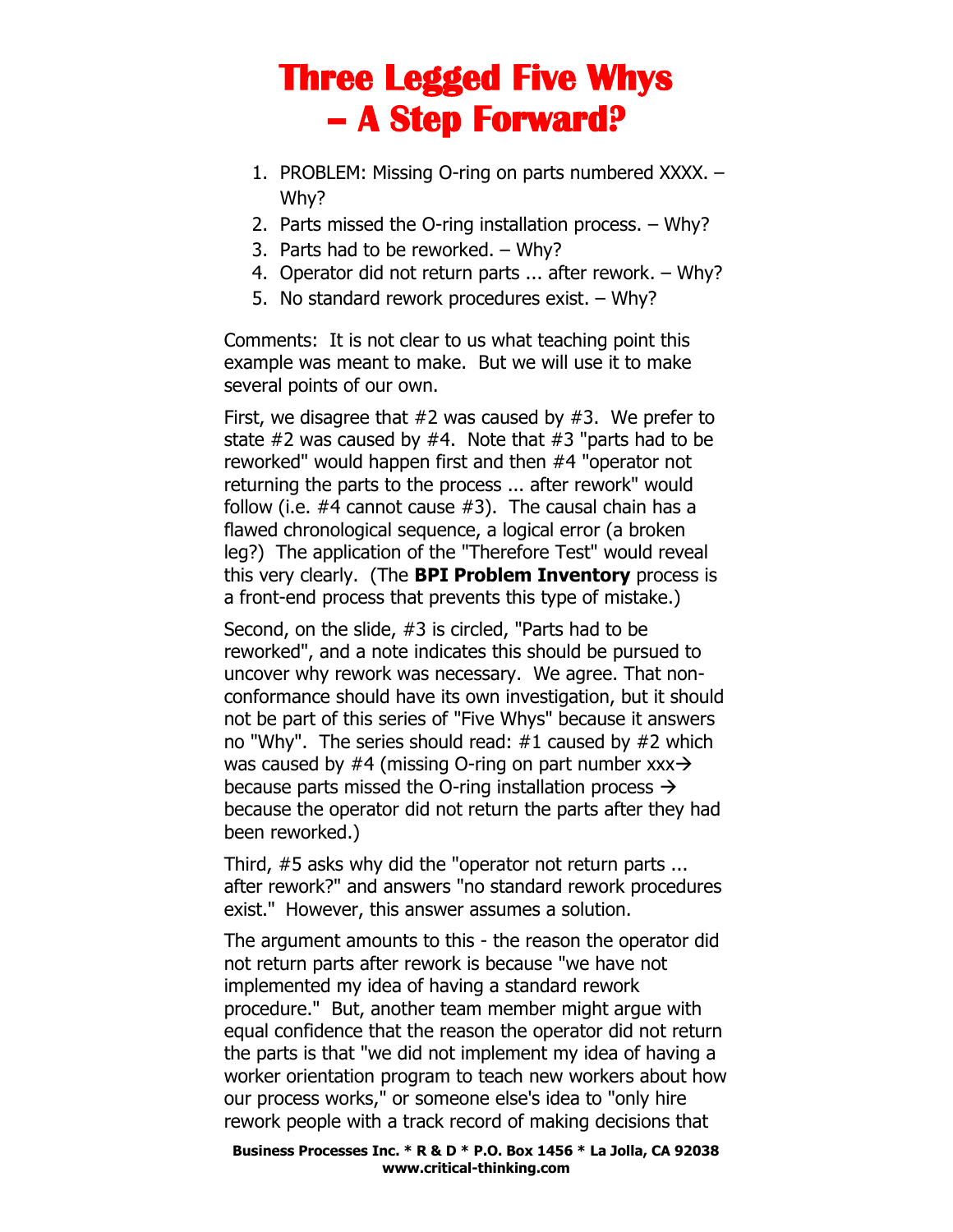consider downstream effects." So, this does not qualify as a cause analysis. It is a very limited consideration of one solution.

We are unable to say why the operator did not return parts after rework in this case. Perhaps the unit was overwhelmed with rework? Or, the parts were delivered to the wrong location? Or, the worker that knows how to do things has retired? We do know that the cause was not a missing standardized procedure, although the cause might well be ignorance of what to do. We agree that a standardized procedure would be one solution to consider, among many.

### **Example on Slide B - Detection Leg:**

- 1) Problem: Missing threads on fastener part number YYYY – Why?
- 2) Did not detect threads were missing. Why?
- 3) Sensor to detect thread presence was not working. Why?
- 4) Sensor was damaged. Why?
- 5) We have no system to assure sensors are working properly. – Why?

The series above gets off to a misleading start by indicating that the cause of the missing threads (#1) is failure to detect threads were missing (#2). Of course, this is false. There are actually two problems here. One - we made parts with missing threads. This has its own chain of causes. And, two –after we made parts with missing threads our detection step failed to detect this. The detection problem has its own separate chain of causes that should start at #2 ("Did not detect threads were missing").

Note #4 asks why the sensor was damaged and answers because we have "no system to assure sensors are working properly." This is the same logical error as described in the example (A) above. The cause of something is never the failure to implement a future solution. The sensor was ineffective for some reason. Find that reason. After you know what you need to know, then go on to Decision Making and decide what to do about it. Maybe you will select a system to test sensors or maybe you will add a